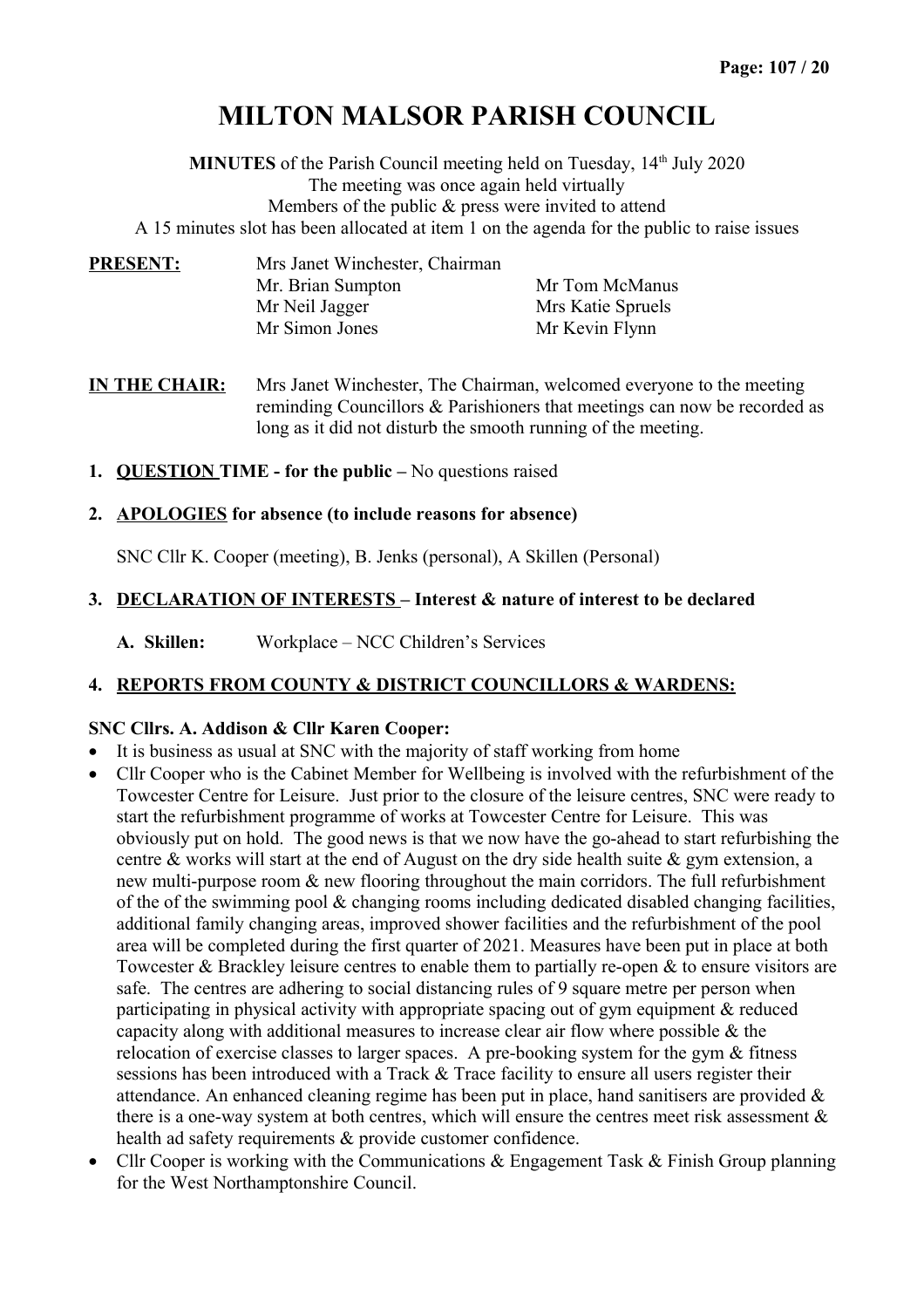- Cllr Addison is a member of the shadow Overview & Scrutiny committee & will be scrutinising the forthcoming budget preparations for the new authority.
- Cllr Addison has been appointed to the Member Stakeholder Interview Panel for the Chief Executive of the West Northamptonshire Unitary Council, on Monday  $3<sup>rd</sup>$  August. There are 5 candidates.

# **5. MINUTES OF PREVIOUS MEETING**:

These had been previously circulated and were duly proposed, seconded, and signed by the Chairman as a true record.

# **6. MATTERS FOR REPORT – arising from the Minutes:**

## **Highways**

- Gigaclear footpaths
	- a) Cable left on verge by village park reported repairs completed but are considered to be 'shoddy' Clerk to contact Gigaclear.
	- b) Hole in Stockwell Road footpath now repaired.
	- c) Oil stains in Orchard Court Gigaclear state matter is in hand.

# **Lighting**

- Shield for lamp in High Street request sent to EON.
- Repairs broken visor on PL10 in Church Close reported.

# **Village Maintenance & Environment Issues**

- The Compass Public House:
	- a) Clerk contacted SNC regarding concerns about the state of the chimney.
	- b) SNC Officer made a site visit.
	- c) Building cordoned off.
	- d) NCC / KierWSP asked to cordon off the public footpath between Rectory Lane & Green Street on health & safety grounds.
	- e) Mr Scarborough given 7 days to make necessary repairs.
	- f) Email from SNC Mr Scarborough has not complied with the instruction.
	- g) Copy of letter sent by Peter Hill, Surveyor for Mr Shah, the owner to SNC stating that all correspondence relating to this matter should be addressed to him.
- Village Park rear gate:
	- a) Clerk has contacted Mark Bushell for a quote to repair the gate post. (on holiday returning to work on  $20<sup>th</sup>$  July).
	- b) Clerk has also contacted J. Brandom for a quote to repair the gate & posts.
	- c) Playground risk assessment prior to re-opening the area.

## **7. CORRESPONDENCE – Received & Sent Received from**

- 1. J. Treharne Query why PC can donate £200 to a charity that does not benefit the village of Milton Malsor. **Reply sent from Parish Office:** 
	- a) The Crusader charity does benefit Milton Malsor. Residents of all ages from the surrounding area, in particular the elderly & disabled, to spend time on the well adapted canal boat travelling up & down the canal.
	- b) Colin Neal who runs the Crusader boat is also the Parish Council's website manager only charging the 'public purse' for the website licence fee, £23.98 for 2 years.
	- c) To note normal website managers annual fees cost between £500 to £1,000 pa
- 2. EON Unmetered electricity survey undertaken.
- 3. K. Flynn concern regarding branch of Chestnut tree. Chairman has made a site visit. Clerk to contact tree surgeon.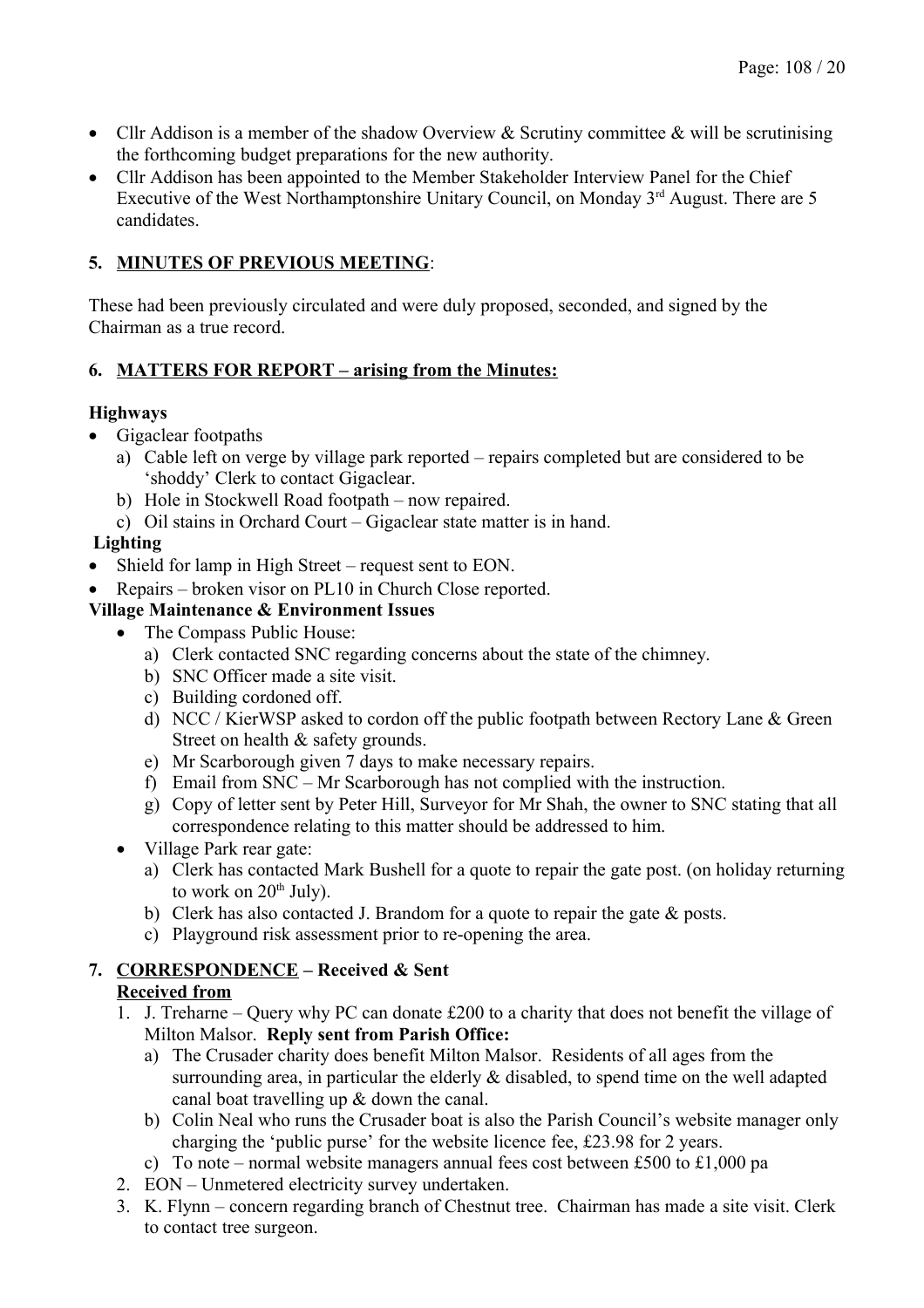## **Sent to**

- 1. Highways England (HE) Deep concern regarding loss of trees along the M1 between J15  $\&$ J15A. **Reply received:** Site clearance undertaken in order to install key pieces of smart motorway infrastructure, such as signage & gantries. Once major works are completed, HE will carry out replanting in areas where trees & vegetation have been moved.
- 2. Collingtree PC concerns regarding the felling of the M1 trees
- 3. Mr Caswell Copy of correspondence to HE regarding the felled trees on the M1.
- 4. MB Tree Surgery Request to look at Chestnut tree branch will make site visit on 14<sup>th</sup> July. Quote & recommendation received to crown lift.
	- a) Remove broken limb  $\omega$  £120.00 will remove all debris. Agreed.
	- b) Crown lift tree  $\omega$  £80.00. Agreed.
- 5. SNC Fly tipping in the parish matter now dealt with.

## **8. FINANCE;**

| <b>Bank Balances</b>          | <b>Current A/C</b>                 | £200.00    |
|-------------------------------|------------------------------------|------------|
|                               | Savings A/C                        | £39,184.62 |
| Funds held in the savings a/c | a) Park Account                    | £15,133.93 |
|                               | b) Rail Freight Account            | £4,885.00  |
|                               | c) Reserve Fund                    | £8,000.00  |
|                               | d) Future Parish Council Elections | £1500.00   |

#### **Accounts to be paid**

It was proposed, seconded & resolved to pay the following invoices:

| Cheque<br>No. | Payee              | Information                 | Amount | <b>VAT</b> | <b>Total</b> |
|---------------|--------------------|-----------------------------|--------|------------|--------------|
| 2320          | <b>HMRC</b>        | Clerk's PAYE                | 66.60  |            | 66.60        |
| 2321          | E.ON               | Lighting maintenance        | 174.32 | 34.86      | 209.18       |
| 2322          | Allseasons         | Mowing                      | 615.00 | 123.00     | 738.00       |
| 2323          | A. Addison (Clerk) | Salary x $2 &$ Expenses     | 560.60 | 77.91      | 638.51       |
| 2324          | R. Fletcher        | Church, Pound, Bus shelters | 370.00 |            | 370.00       |
| 2325          | S. Jones           | 1/4 Zoom invoice            | 43.17  |            | 43.17        |
| 2326          | E. ON              | Lighting supply             | 201.36 | 10.07      | 211.43       |

#### **To Note:**

- Clerk's expenses:
	- a) 2 month's salary paid due to no meeting in August.
	- b) Expenses include an external hard drive  $\omega$  £45.99.
- Invoices checked against cheques paid  $&$  countersigned by J. Winchester.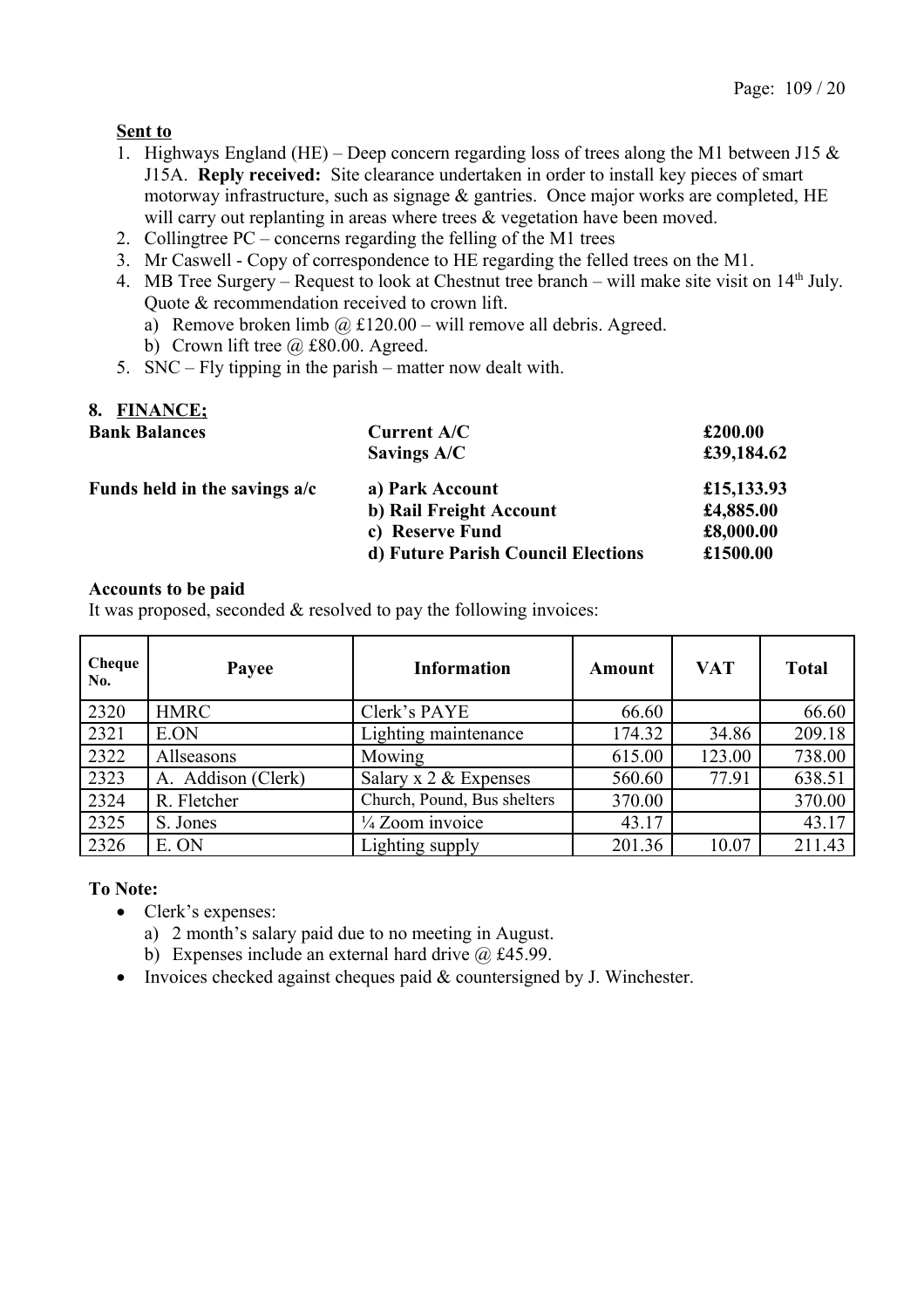## **9. PLANNING**

| <b>Application</b> | Location             | Proposal               | <b>Comments</b>            |
|--------------------|----------------------|------------------------|----------------------------|
| S/2020/0449/FUL    | <b>Orchard Field</b> | Change of use of barn  | PC Comments:               |
|                    |                      | Erect 1 dwelling       | * Object strongly to the   |
|                    |                      |                        | application                |
|                    |                      |                        | * In the conservation area |
|                    |                      |                        | * WNJCS states the site    |
|                    |                      |                        | is an 'important local     |
|                    |                      |                        | space'                     |
|                    |                      |                        | * Application is very      |
|                    |                      |                        | contentious                |
|                    |                      |                        | * Ward Member              |
|                    |                      |                        | requested application to   |
|                    |                      |                        | be called in unless the    |
|                    |                      |                        | case officer               |
|                    |                      |                        | recommended refusal        |
|                    |                      |                        | * SNC recommendation       |
|                    |                      |                        | is for refusal             |
| S/2020/0599/MAO    | Land T Lower Road    | Outline permission for | PC comments:               |
|                    |                      | up to 65 dwellings     | * Strongly objects         |
|                    |                      |                        | * Outside the village      |
|                    |                      |                        | envelope                   |
|                    |                      |                        | * WNJCS considers the      |
|                    |                      |                        | field an 'Important        |
|                    |                      |                        | Local Gap'                 |
|                    |                      |                        | * SNC has a 5 years land   |
|                    |                      |                        | supply                     |
|                    |                      |                        | * Single access onto a     |
|                    |                      |                        | narrow rural road & on a   |
|                    |                      |                        | dangerous blind bend       |
|                    |                      |                        | * Flooding issues          |
|                    |                      |                        | * Village has no           |
|                    |                      |                        | facilities                 |
|                    |                      |                        |                            |

#### **SEGRO - J15 SRFT**

- $\bullet$  A. Skillen to attend meeting on 21<sup>st</sup> July.
- Cllr Addison to attend before attending another virtual meeting.

**10. OTHER PARISH MATTERS** – Reports & Action to be taken

**Website, Face Book, Newsletter –** All in hand.

## **11. COUNCILLOR'S REPORTS**

- Chairman to write a report on the village park & play equipment.
- Report that the PC may not be able to use Raynsford House again for its meetings once the 'lockdown' has been lifted. Clerk to contact Grand Union Housing.